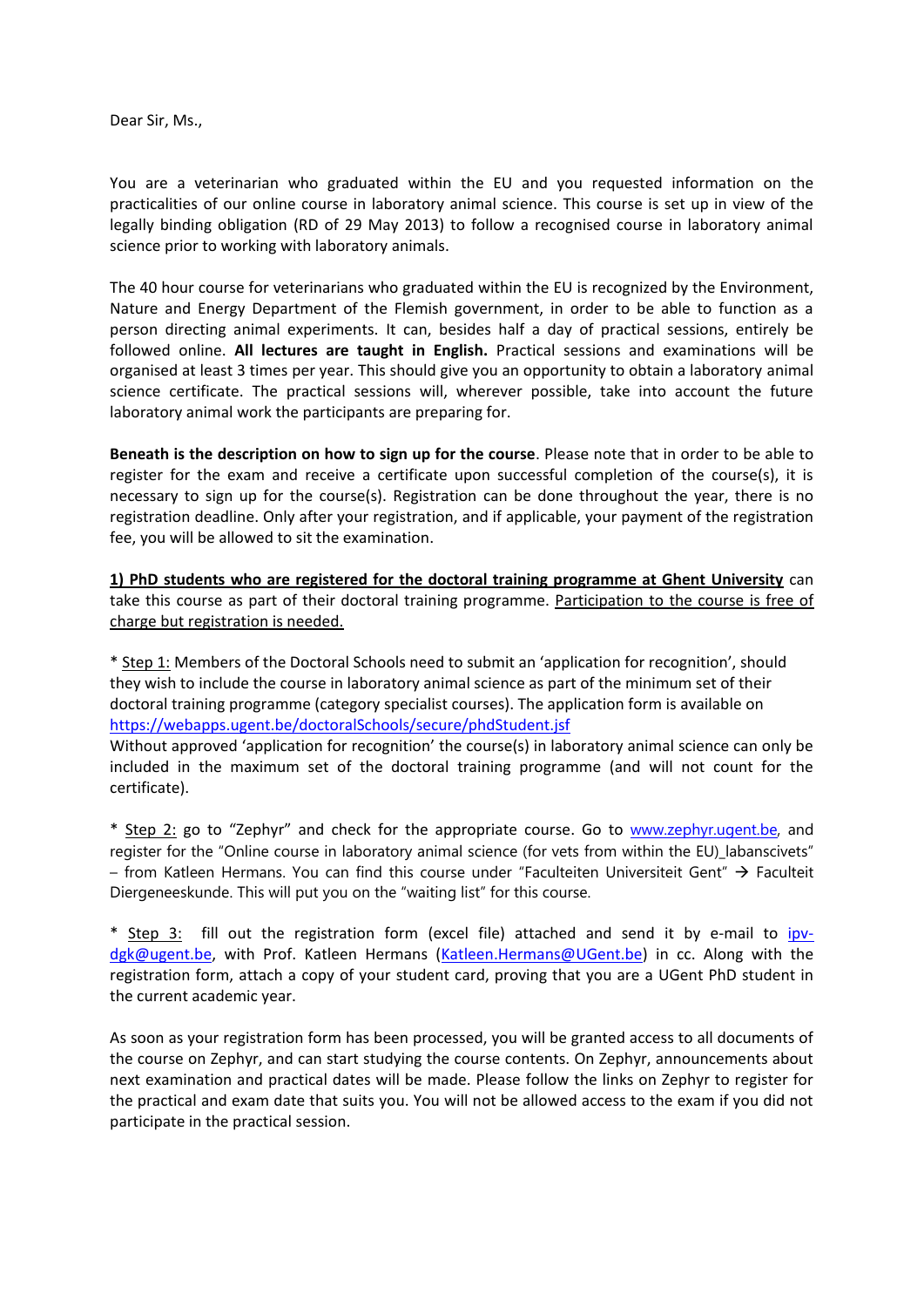**2) PhD students who are registered for a doctoral training programme at a university from the Flemish or French Community** : participation to the course is free of charge but registration is needed.

\* Step 1: go to "Zephyr" and check for the appropriate course. Go to [www.zephyr.ugent.be,](http://www.zephyr.ugent.be/) and register for the "Online course in laboratory animal science (for vets from within the EU) labanscivets" – from Katleen Hermans. You can find this course under "Faculteiten Universiteit Gent"  $\rightarrow$  Faculteit Diergeneeskunde. This will put you on the "waiting list" for this course.

\* Step 2: fill out the registration form (excel file) attached and send it by e-mail to [ipv](mailto:ipv-dgk@ugent.be)[dgk@ugent.be,](mailto:ipv-dgk@ugent.be) with Prof. Katleen Hermans [\(Katleen.Hermans@UGent.be\)](mailto:Katleen.Hermans@UGent.be) in cc. Along with the registration form, attach a copy of your student card, proving that you are a PhD student in a Belgian university in the current academic year.

As soon as your registration form has been processed, you will be granted access to all documents of the course on Zephyr, and can start studying the course contents. On Zephyr, announcements about next examination and practical dates will be made. Please follow the links on Zephyr to register for the practical and exam date that suits you. You will not be allowed access to the exam if you did not participate in the practical session.

## **3) Interns and Residents at the Faculty of Veterinary Medicine, Ghent University : participation to** the course is free of charge but registration is needed.

\* Step 1: go to "Zephyr" and check for the appropriate course. Go to [www.zephyr.ugent.be,](http://www.zephyr.ugent.be/) and register for the "Online course in laboratory animal science (for vets from within the EU) labanscivets" – from Katleen Hermans. You can find this course under "Faculteiten Universiteit Gent"  $\rightarrow$  Faculteit Diergeneeskunde. This will put you on the "waiting list" for this course.

\* Step 2: fill out the registration form (excel file) attached and send it by e-mail to [ipv](mailto:ipv-dgk@ugent.be)[dgk@ugent.be,](mailto:ipv-dgk@ugent.be) with Prof. Katleen Hermans [\(Katleen.Hermans@UGent.be\)](mailto:Katleen.Hermans@UGent.be) in cc. Along with the registration form, attach a copy of your student card, proving that you are an Intern/Resident at Ghent University in the current academic year.

As soon as your registration form has been processed, you will be granted access to all documents of the course on Zephyr, and can start studying the course contents. On Zephyr, announcements about next examination and practical dates will be made. Please follow the links on Zephyr to register for the practical and exam date that suits you. You will not be allowed access to the exam if you did not participate in the practical session.

## **4) Veterinary scientists (from within or outside Ghent University) not belonging to any of the above categories**

\* Step 1: go to "Zephyr" and check for the appropriate course. Go to [www.zephyr.ugent.be,](http://www.zephyr.ugent.be/) and register for the "Online course in laboratory animal science (for vets from within the EU) labanscivets" – from Katleen Hermans. You can find this course under "Faculteiten Universiteit Gent"  $\rightarrow$  Faculteit Diergeneeskunde. This will put you on the "waiting list" for this course.

\* Step 2: fill out the registration form (excel file) attached and send it by e-mail to [ipv](mailto:ipv-dgk@ugent.be)[dgk@ugent.be,](mailto:ipv-dgk@ugent.be) with Prof. Katleen Hermans [\(Katleen.Hermans@UGent.be\)](mailto:Katleen.Hermans@UGent.be) in cc.

\* As soon as your registration form has been processed, you will receive an invoice. The registration fee for this course is 300 euros. You will also be granted access to all documents of the course on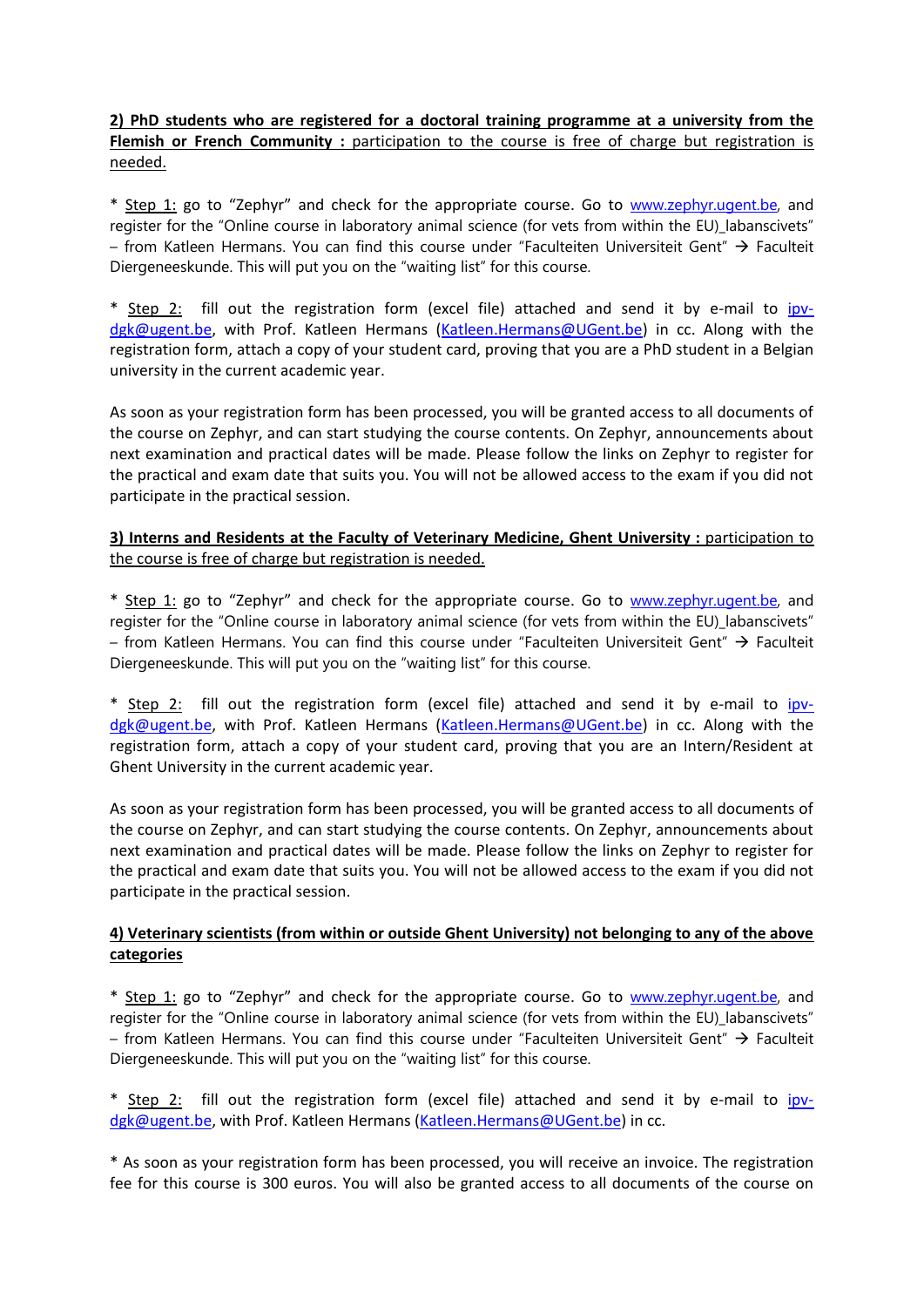Zephyr, and can start studying the course contents. On Zephyr, announcements about the next examination and practical dates will be made. Please follow the links on Zephyr to register for the practical and exam date that suits you. You will not be allowed access to the exam if you did not participate in the practical session and did not pay the invoice of the registration fee.

Starting competencies: Students need to have obtained a veterinary degree from a university within the EU.

Location: The lectures can be followed online. The practical session and the examination will be organised in the Faculty of Veterinary Medicine in Merelbeke (Salisburylaan 133). Schedule for practicals and examination are communicated on Zephyr. Follow the link on Zephyr (under "Announcements") to register for the practical session and exam date that is suitable for you.

No course pack will be available. All documents are available on Zephyr, you can print what you need.

The examination will be organised at least 3 times per year. It will consist of a combination of multiple choice questions and open questions. The exact dates, time and location will be announced on Zephyr. Students who fail the examination during their first try, should sit the exam again on a later date in order to obtain the certificate. After successful completion of the exam, a certificate will be issued by the secretariat.

Would you be so kind as to distribute this information among your colleagues. Should you happen to have any further questions, do not hesitate to contact me.

Kind regards,

Katleen Hermans

Prof. Dr. Katleen Hermans, DVM, PhD, MSc LAS, Dipl ECZM (Small Mammal) Ghent University Faculty of Veterinary Medicine Division of Poultry, Exotic Companion, Wildlife and Laboratory Animals Salisburylaan 133 B-9820 Merelbeke Belgium Katleen.Hermans@UGent.be Tel. ++32 9 264 74 41 Fax ++32 9 264 74 90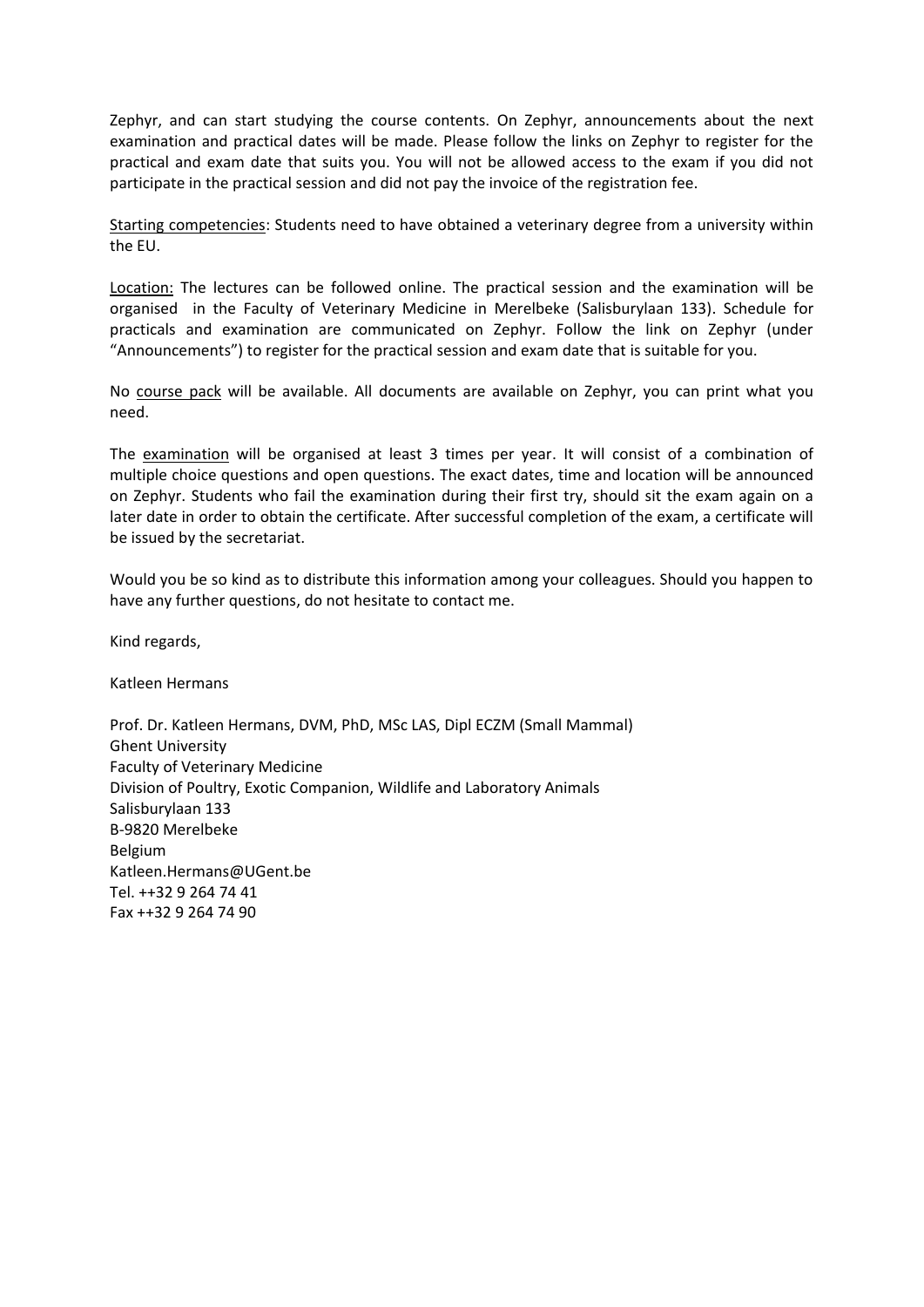Dear Sir, Ms.,

You requested information on the practicalities of our online course in laboratory animal science. This course is set up in view of the legally binding obligation (RD of 29 May 2013) to follow a recognised course in laboratory animal science prior to working with laboratory animals.

The 80 hour course for non-veterinarians/veterinarians from outside the EU is recognised by the Environment, Nature and Energy Department of the Flemish government, in order to be able to function as a person directing animal experiments. It can, besides half a day of practical sessions, entirely be followed online. **All lectures are taught in English.** Practical sessions and examinations will be organised at least 3 times per year. This should give you an opportunity to obtain a laboratory animal science certificate. The practical sessions will, wherever possible, take into account the future laboratory animal work the participants are preparing for.

**Beneath is the description on how to sign up for the course**. Please note that in order to be able to register for the exam and receive a certificate upon successful completion of the course(s), it is necessary to sign up for the course(s). Registration can be done throughout the year, there is no registration deadline. Only after your registration, and if applicable, your payment of the registration fee, you will be allowed to sit the examination.

**1) PhD students who are registered for the doctoral training programme at Ghent University** can take this course as part of their doctoral training programme. Participation to the course is free of charge but registration is needed.

\* Step 1: Members of the Doctoral Schools need to submit an 'application for recognition', should they wish to include the course in laboratory animal science as part of the minimum set of their doctoral training programme (category specialist courses). The application form is available on <https://webapps.ugent.be/doctoralSchools/secure/phdStudent.jsf>

Without approved 'application for recognition' the course(s) in laboratory animal science can only be included in the maximum set of the doctoral training programme (and will not count for the certificate).

\* Step 2: go to "Zephyr" and check for the appropriate course. Go to [www.zephyr.ugent.be,](http://www.zephyr.ugent.be/) and register for the "Online course in laboratory animal science (for non-vets or vets from outside the EU) labansciNONvet" – from Katleen Hermans. You can find this course under "Faculteiten Universiteit Gent"  $\rightarrow$  Faculteit Diergeneeskunde. This will put you on the "waiting list" for this course.

\* Step 3: fill out the registration form (excel file) attached and send it by e-mail to [ipv](mailto:ipv-dgk@ugent.be)[dgk@ugent.be,](mailto:ipv-dgk@ugent.be) with Prof. Katleen Hermans [\(Katleen.Hermans@UGent.be\)](mailto:Katleen.Hermans@UGent.be) in cc. Along with the registration form, attach a copy of your student card, proving that you are a UGent PhD student in the current academic year.

As soon as your registration form has been processed, you will be granted access to all documents of the course on Zephyr, and can start studying the course contents. On Zephyr, announcements about next examination and practical dates will be made. Please follow the links on Zephyr to register for the practical and exam date that suits you. You will not be allowed access to the exam if you did not participate in the practical session.

**2) PhD students who are registered for a doctoral training programme at a university from the**  Flemish or French Community : participation to the course is free of charge but registration is needed.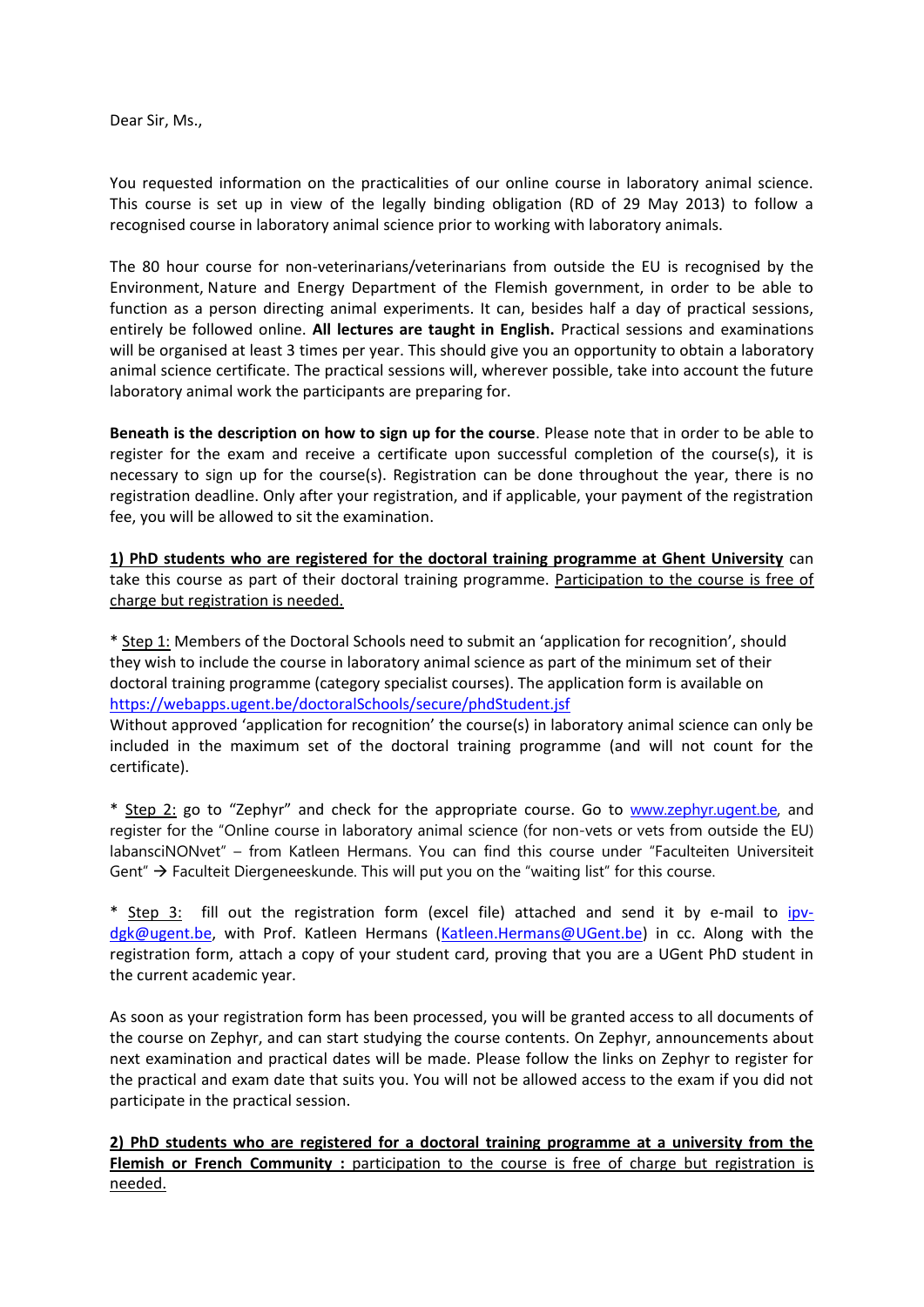\* Step 1: go to "Zephyr" and check for the appropriate course. Go to [www.zephyr.ugent.be,](http://www.zephyr.ugent.be/) and register for the "Online course in laboratory animal science (for non-vets or vets from outside the EU) labansciNONvet" – from Katleen Hermans. You can find this course under "Faculteiten Universiteit Gent"  $\rightarrow$  Faculteit Diergeneeskunde. This will put you on the "waiting list" for this course.

\* Step 2: fill out the registration form (excel file) attached and send it by e-mail to [ipv](mailto:ipv-dgk@ugent.be)[dgk@ugent.be,](mailto:ipv-dgk@ugent.be) with Prof. Katleen Hermans [\(Katleen.Hermans@UGent.be\)](mailto:Katleen.Hermans@UGent.be) in cc. Along with the registration form, attach a copy of your student card, proving that you are a PhD student in a Belgian university in the current academic year.

As soon as your registration form has been processed, you will be granted access to all documents of the course on Zephyr, and can start studying the course contents. On Zephyr, announcements about next examination and practical dates will be made. Please follow the links on Zephyr to register for the practical and exam date that suits you. You will not be allowed access to the exam if you did not participate in the practical session.

## **3) Scientists (from within or outside Ghent University) not belonging to any of the above categories**

\* Step 1: go to "Zephyr" and check for the appropriate course. Go to [www.zephyr.ugent.be,](http://www.zephyr.ugent.be/) and register for the "Online course in laboratory animal science (for non-vets or vets from outside the EU) labansciNONvet" – from Katleen Hermans. You can find this course under "Faculteiten Universiteit Gent"  $\rightarrow$  Faculteit Diergeneeskunde. This will put you on the "waiting list" for this course.

\* Step 2: fill out the registration form (excel file) attached and send it by e-mail to [ipv](mailto:ipv-dgk@ugent.be)[dgk@ugent.be,](mailto:ipv-dgk@ugent.be) with Prof. Katleen Hermans [\(Katleen.Hermans@UGent.be\)](mailto:Katleen.Hermans@UGent.be) in cc.

\* As soon as your registration form has been processed, you will receive an invoice. The registration fee for this course is 550 euros. You will also be granted access to all documents of the course on Zephyr, and can start studying the course contents. On Zephyr, announcements about next examination and practical dates will be made. Please follow the links on Zephyr to register for the practical and exam date that suits you. You will not be allowed access to the exam if you did not participate in the practical session and did not pay the invoice of the registration fee.

Starting competencies: Students need to have a basic knowledge of chemical and physiological processes and microbiology, acquired through university education (bachelor or master). In case you do not comply with these requirements, please send an e-mail to Prof Hermans

[\(Katleen.Hermans@UGent.be\)](mailto:Katleen.Hermans@UGent.be).

Location: The lectures can be followed online. The practical session and the examination will be organised in the Faculty of Veterinary Medicine in Merelbeke (Salisburylaan 133). Schedule for practicals and examination are communicated on Zephyr. Follow the link on Zephyr (under "Announcements") to register for the practical session and exam date that is suitable for you.

No course pack will be available. All documents are available on Zephyr, you can print what you need.

The examination will be organised at least 3 times per year. It will consist of a combination of multiple choice questions and open questions. The exact dates, time and location will be announced on Zephyr. Students who fail the examination during their first try, should sit the exam again on a later date in order to obtain the certificate. After successful completion of the exam, a certificate will be issued by the secretariat.